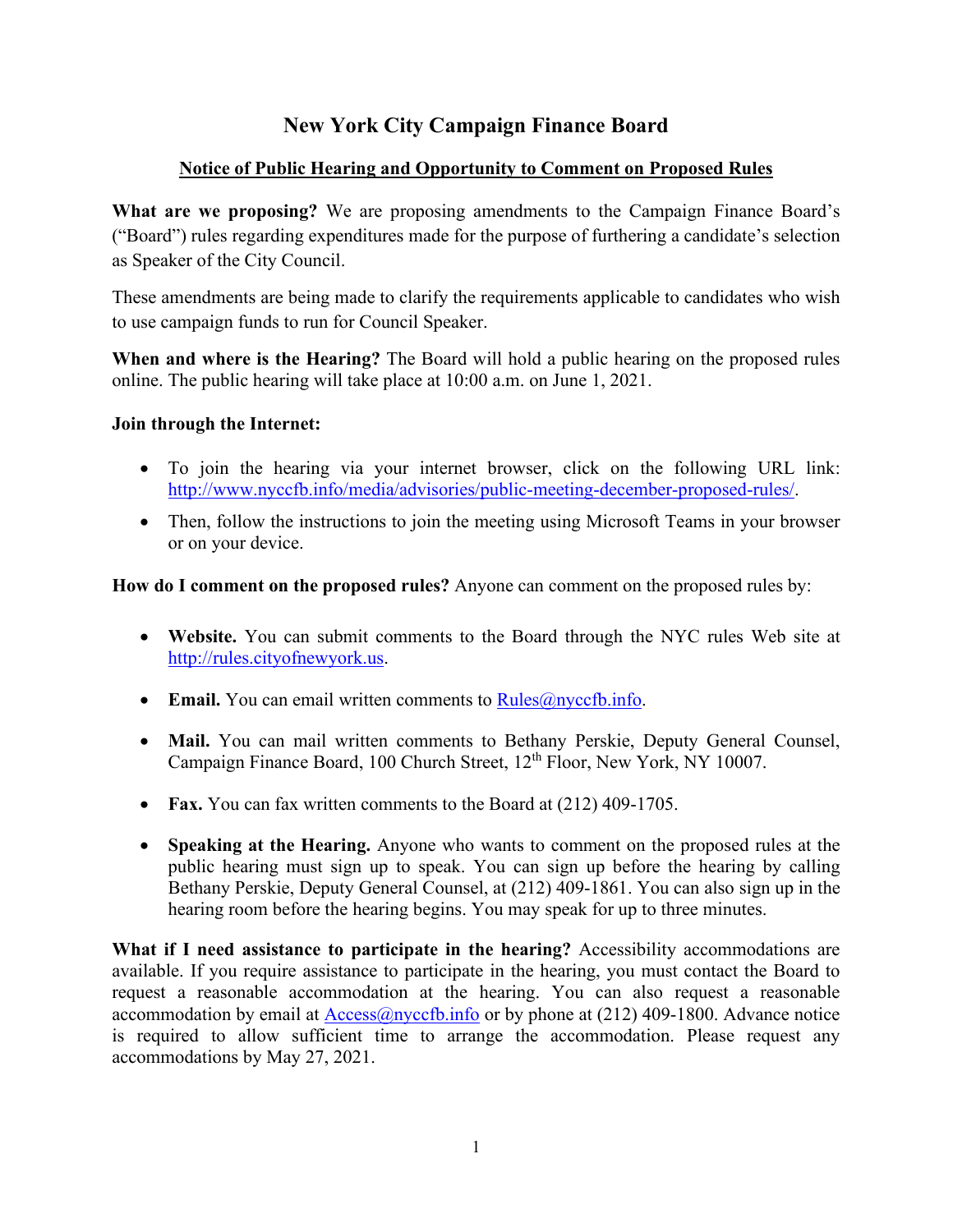**Is there a deadline to submit written comments?** Yes, written comments must be submitted by June 1, 2021.

# **Statement of Basis and Purpose of Proposed Rules**

The Campaign Finance Board (the "CFB" or "Board") is a nonpartisan, independent City agency that empowers New Yorkers to make a greater impact in elections. The CFB administers the City's campaign finance system, overseeing and enforcing the regulations related to campaign finance and holding candidates accountable for using public funds responsibly. The CFB publishes detailed public information about money raised and spent in City elections by candidates and independent spenders, and engages and educates voters through community outreach, the Voter Guide, and the Debate Program.

The CFB is proposing amendments to several of its rules regarding expenditures made for the purpose of furthering a candidate's selection as Speaker of the City Council. Candidates who receive public funds may make post-election expenditures only for very narrow purposes related to winding down the campaign and responding to the post-election audit. However, in recognition of the fact that a significant portion of expenditures related to the Speaker's race may be made after the election, the CFB is allowing elected candidates who received public funds to make such expenditures either from a segregated account, or from a transition and inauguration entity. The following is a summary of the substantive changes.

### **Summary of Proposed Rules**

Section 7-07 is amended to provide that, for elected candidates who receive public funds, expenditures for the Speaker's race may be made after the election from a segregated bank account. Contributions deposited into a segregated bank account are not matchable and must be accompanied by a contribution card attesting that the contributor is aware that the funds will be deposited into a segregated account and used for specific purposes as enumerated in section 7- 07(a).

Section  $9-02(c)(i)$  is amended to replace the phrase "winding up" with "winding down."

Section 13-03(b)(i) is amended to provide that expenditures for the Speaker's race may be made from a transition and inauguration entity (TIE).

New material is underlined. [Deleted material is in brackets.]

### **§ 1. Subparagraph (F) of paragraph (ii) of subdivision (a) of section 7-07 of chapter 7 of title 52 of the rules of the city of New York is amended to read as follows:**

(f) expenditures made for the purpose of furthering the candidate's [election to the position of] selection as Speaker of the City Council.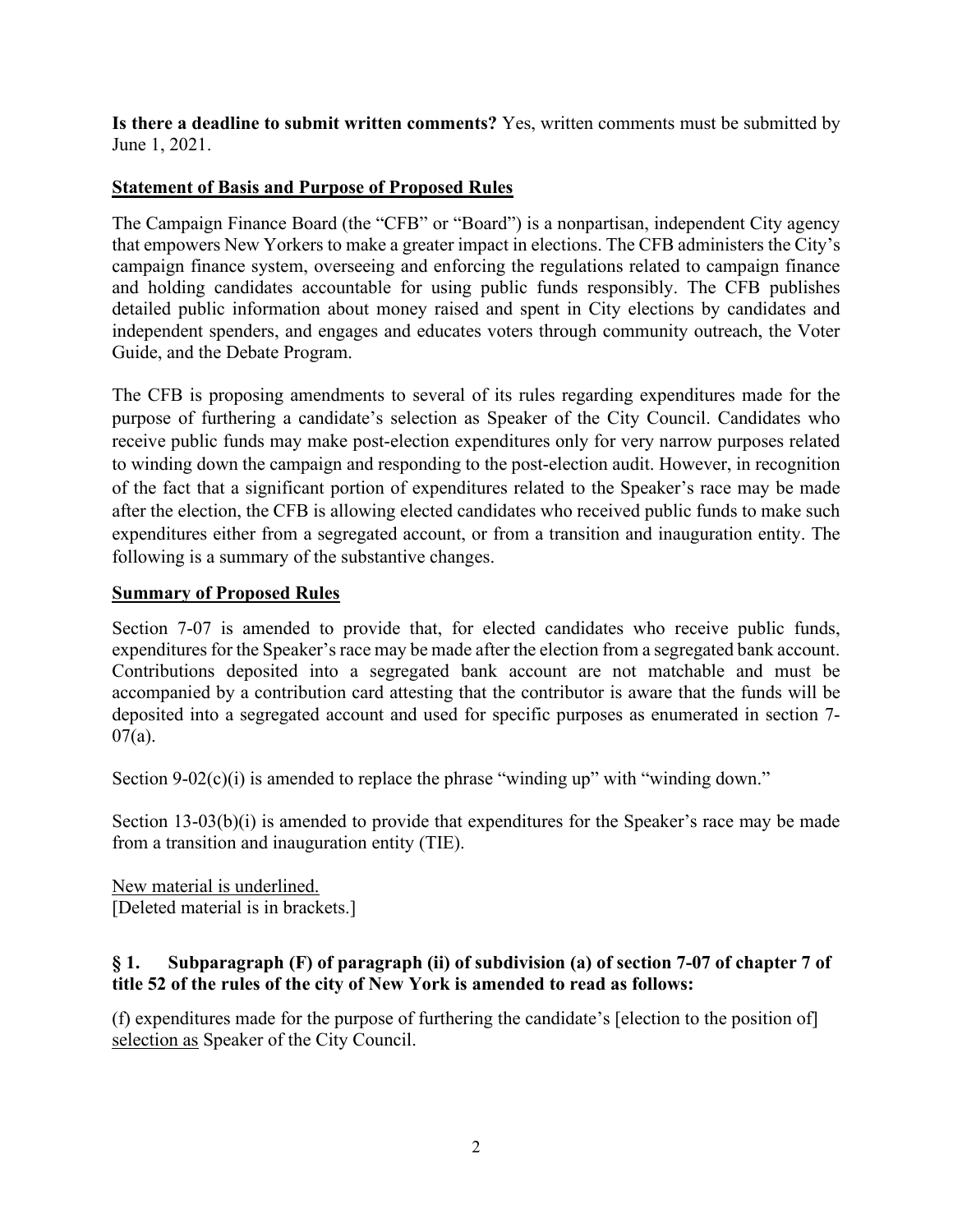### **§ 2. Subdivision (e) of section 7-07 of chapter 7 of title 52 of the rules of the city of New York is amended to read as follows:**

(e) Any funds remaining in a segregated bank account after the election must be returned to the contributors whose contributions were deposited into the account, or, if that is impracticable, to the Fund, on or before December 31 in the year following the year of the election; provided, however, that expenditures made for the purpose of furthering the candidate's selection as Speaker of the City Council may be made from a segregated bank account after the election, but no later than the financial disclosure cut-off date of the first semi-annual disclosure statement in the year following the year of the election.

# **§ 3. Paragraph (i) of subdivision (c) of section 9-02 of chapter 9 of title 52 of the rules of the city of New York is amended to read as follows:**

(i) Before repaying campaign funds remaining in the committee bank account, a candidate may make post-election expenditures only for routine activities involving nominal cost associated with winding [up] down a campaign and responding to the post-election audit. Such expenditures may include: payment of utility bills and rent; reasonable staff salaries and consultancy fees for responding to a post-election audit; reasonable staff salaries and legal fees incurred prior to the date of the issuance of the candidate's final audit report and associated with defending against a claim that public funds must be repaid; a post-election event for staff, volunteers, or supporters held within 30 days of the election; reasonable moving expenses related to closing the campaign office; a holiday card mailing to contributors, campaign volunteers, and staff; thank you notes to contributors, campaign volunteers, and staff; payment of taxes and other reasonable expenses for compliance with applicable tax laws; and interest expense. Routine post-election expenditures that may be paid for with remaining campaign funds do not include such items as post-election mailings other than as specifically provided for in this paragraph; making contributions; or making bonus payments or gifts to staff or volunteers. Campaign funds remaining in the committee account may not be used for transition and inauguration activities.

## **§ 4. Paragraph (i) of subdivision (b) of section 13-03 of chapter 13 of title 52 of the rules of the city of New York is amended to read as follows:**

(i) Funds raised for a TIE may not be used for any purpose other than transition or inauguration expenses. Expenses related to the holding of office, or related to any past or future election, are prohibited. The following are examples of types of expenditures that are presumed to be TIErelated:

(A) Transition[.]

(1) Conferences and seminars related to city government and elected service;

(2) Costs related to seeking and selecting city office staff;

(3) Payroll and consulting fees directly related to transition; [and]

(4) Costs related to fundraising to pay for transition expenses[.]; and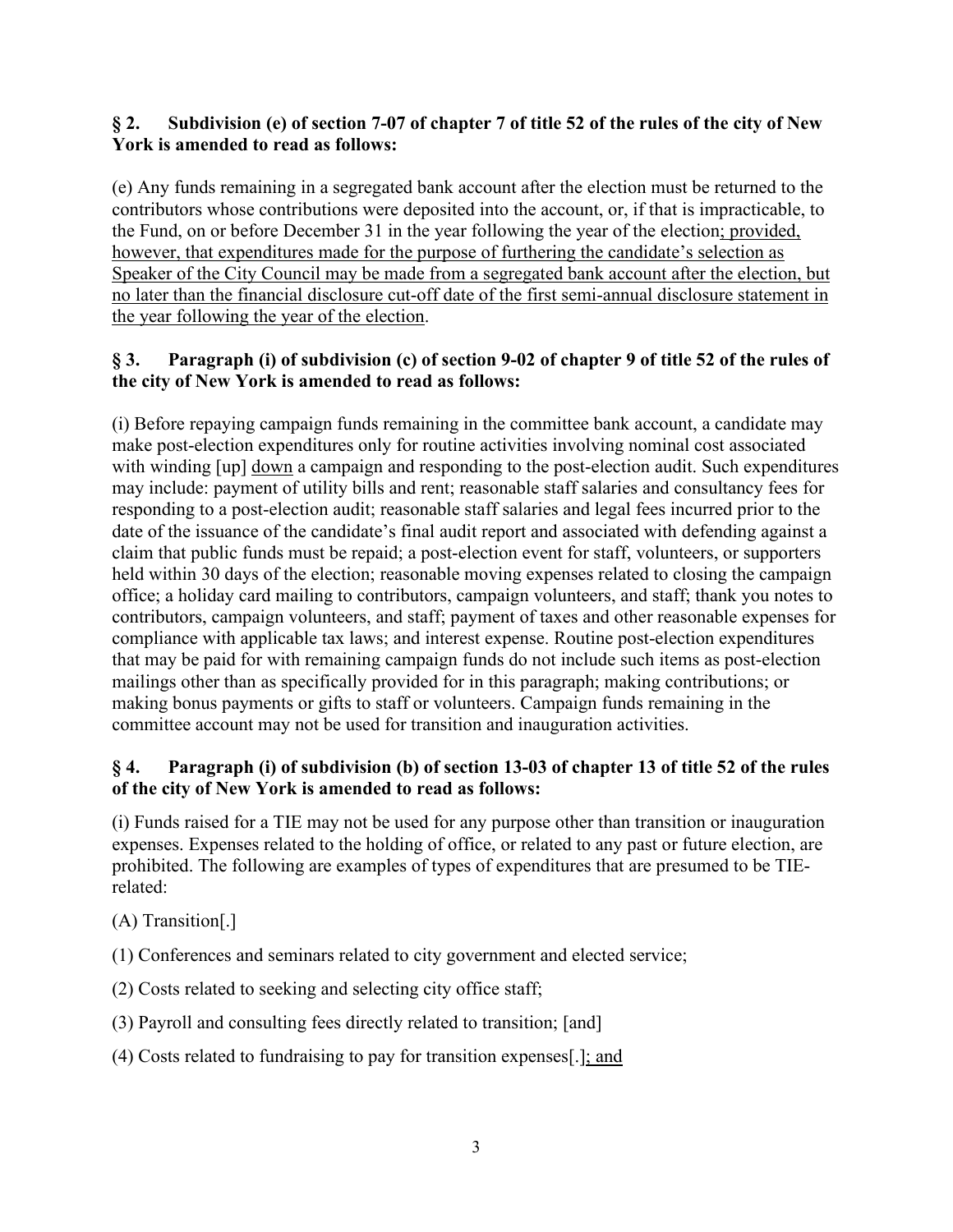(5) Expenditures made for the purpose of furthering the elected candidate's selection as Speaker of the City Council.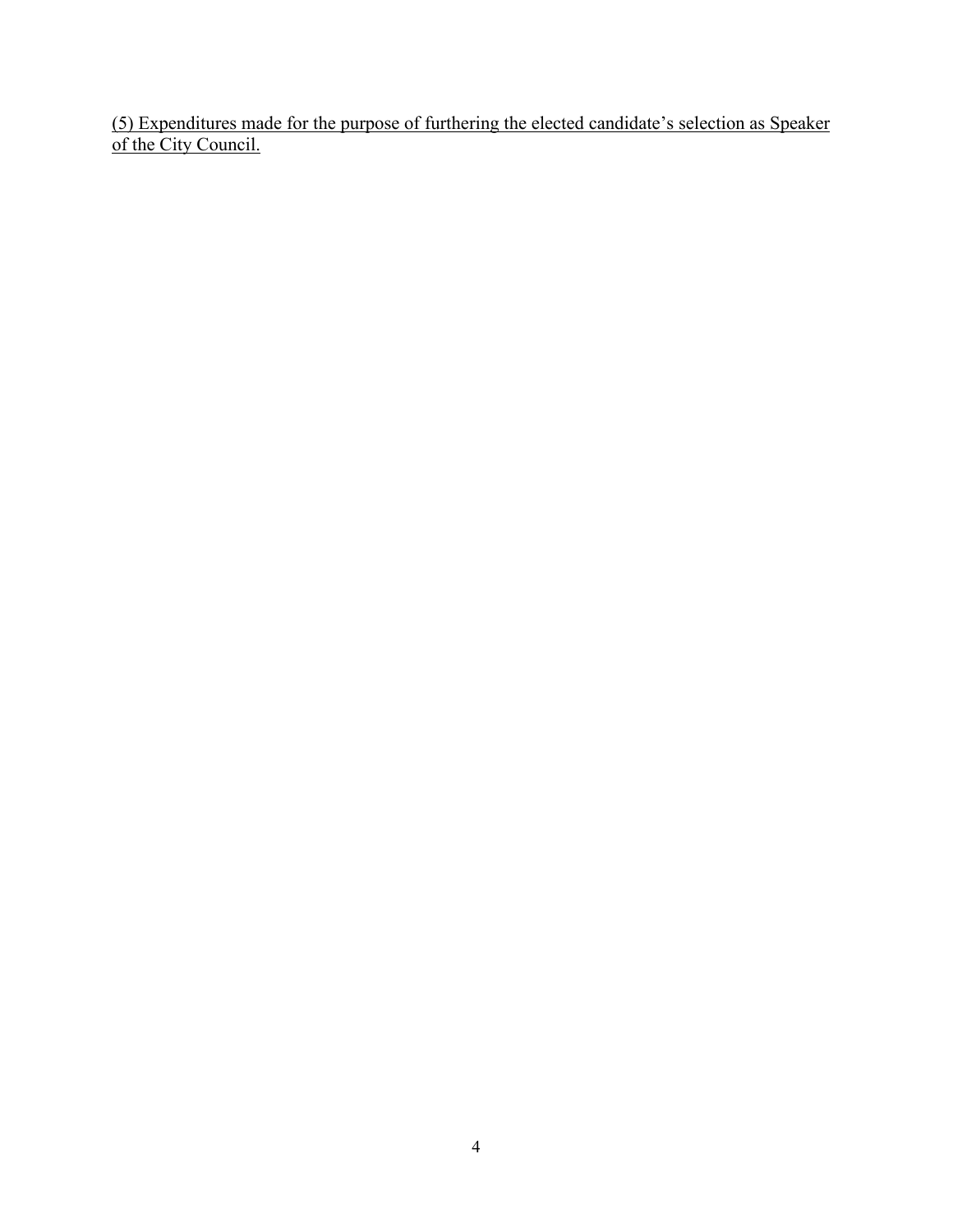#### **NEW YORK CITY MAYOR'S OFFICE OF OPERATIONS 253 BROADWAY, 10th FLOOR NEW YORK, NY 10007 212-788-1400**

#### **CERTIFICATION / ANALYSIS PURSUANT TO CHARTER SECTION 1043(d)**

### **RULE TITLE: Amendment of Rules Regarding Expenditures for Election as Speaker of City Council**

#### **REFERENCE NUMBER: CFB-13**

#### **RULEMAKING AGENCY: Campaign Finance Board**

I certify that this office has analyzed the proposed rule referenced above as required by Section 1043(d) of the New York City Charter, and that the proposed rule referenced above:

- (i) Is understandable and written in plain language for the discrete regulated community or communities;
- (ii) Minimizes compliance costs for the discrete regulated community or communities consistent with achieving the stated purpose of the rule; and
- (iii) Does not provide a cure period because it does not establish a violation, modification of a violation, or modification of the penalties associated with a violation.

 */s/ Francisco X. Navarro April 21, 2021* Mayor's Office of Operations Date